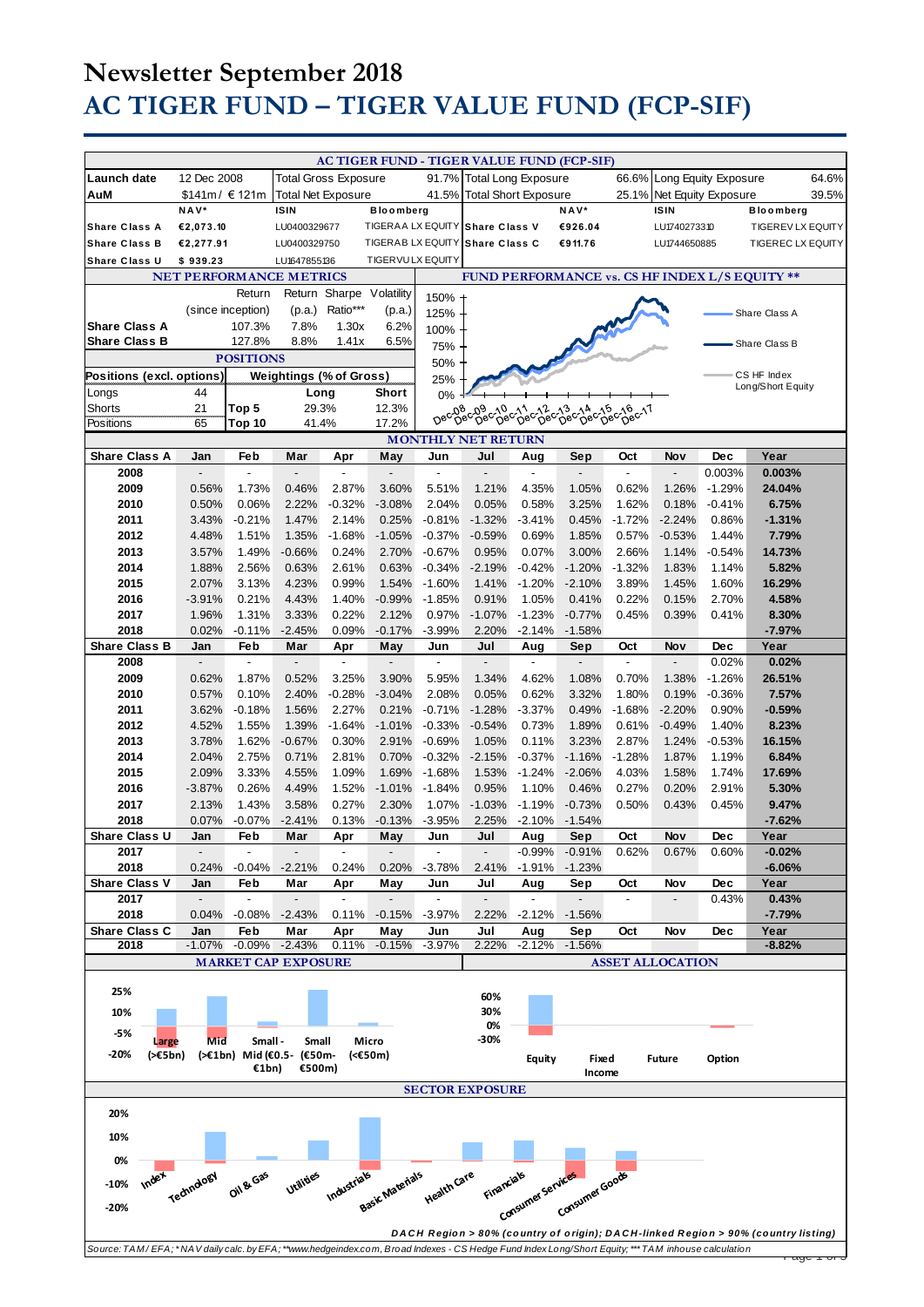## **Tiger Value Fund – September 2018**

### **O Returns: -1.58% (class A)/-1.54% (class B)/-1.23% (class U)**

In September, the Tiger Value Fund ("TVF") had a net return of -1.58% for share class A and -1.54% for share class B, making a cumulative net return of -7.97%/-7.62% for share class A and B for the year to date and  $+107.3\%/+127.8\%$  since inception (share class A/B). Our FX hedged USD share class U which profits from the favorable EURUSD interest rate differential had a net return of -1.23% in September, making a cumulative net return of -6.06% for the year to date.

### **O Commentary: Performance still burdened by our future performers**

In September, the Tiger Value Funds net equity exposure increased from 33.9% to 39.5% as we booked profits on various single shorts and added or increased a few longs. While we see ample long and short opportunities in a few sectors such as technology and automotive we continue to face timing issues of the catalysts and didn´t catch good entry points. Also, lots of cyclical names faced deratings without any negative newsflow and where the positive newsflow often is seen as selling opportunity. In addition, there has been no quick recovery in stocks that already disappointed the market. The Tiger Value Fund was down again as a few longs experienced significant drawdowns and catalysts not resulted into the expected positive performance yet.

Our long book was mainly burdened by AMS (-81bp), Tele Columbus (-41bp), Dialog Semiconductor (-22bp) and Bayer (-20bp). While we increased our positions at Bayer and Dialog when the shares were under pressure we sold some shares in AMS and Tele Columbus at temporary relief rallies but may increase these positions again.

After a brief bounce post Q2 results, Tele Columbus sold off again and is currently trading close to its all-time low. As we believe the Q2 results eliminated the immediate risk of insolvency and capital increase, we still see a potential 100-200% upside over coming months as investors slowly regain confidence in the stock. At Dialog Semiconductor (PER 9x 2019), we believe the market has underestimated the potential for sub-PMIC chips (power management) that Dialog are likely supply to Apple in 2020 which could more than offset any further erosion in PMIC volumes from the iphone and put the company back on the growth path again in 2020. AMS has also suffered significantly lately as investors have been fearing a delayed 3D sensing Android adoption in 2019 and increased competition. Also trading at PER 9x 2019 we believe these fears are fully discounted and in case those fears do not materialize there should be significant upside in the stock. Bayer is a defensive investment trading at 4% dividend yield and PER 10x 2019 which still suffers from the negative investor sentiment due to the issues faced with Glyphosat. But the recent management meetings at conferences and roadshows followed by positive analyst comments triggered the turnaround in the share price. Finally, we should see positive attributions from our recent loss makers while we are most bullish on Bayer and Dialog Semiconductor.

Our single short book attributed +119bp as we profited from our automotive and technology shorts. The DAX Option hedges cost the TVF -17bp as our September DAX Puts expired worthless and because we invested in DAX Puts to protect the Fund in case of a severe stock market correction. Currently the Tiger Value Fund holds 2700 out-of-the-money DAX October and December Puts which is an additional hedging layer. This will allow us to be in a position of strength and focus our attention on our stock selection opportunities in case of a severe market dislocation which cannot be ruled out in today's highly volatile market environment.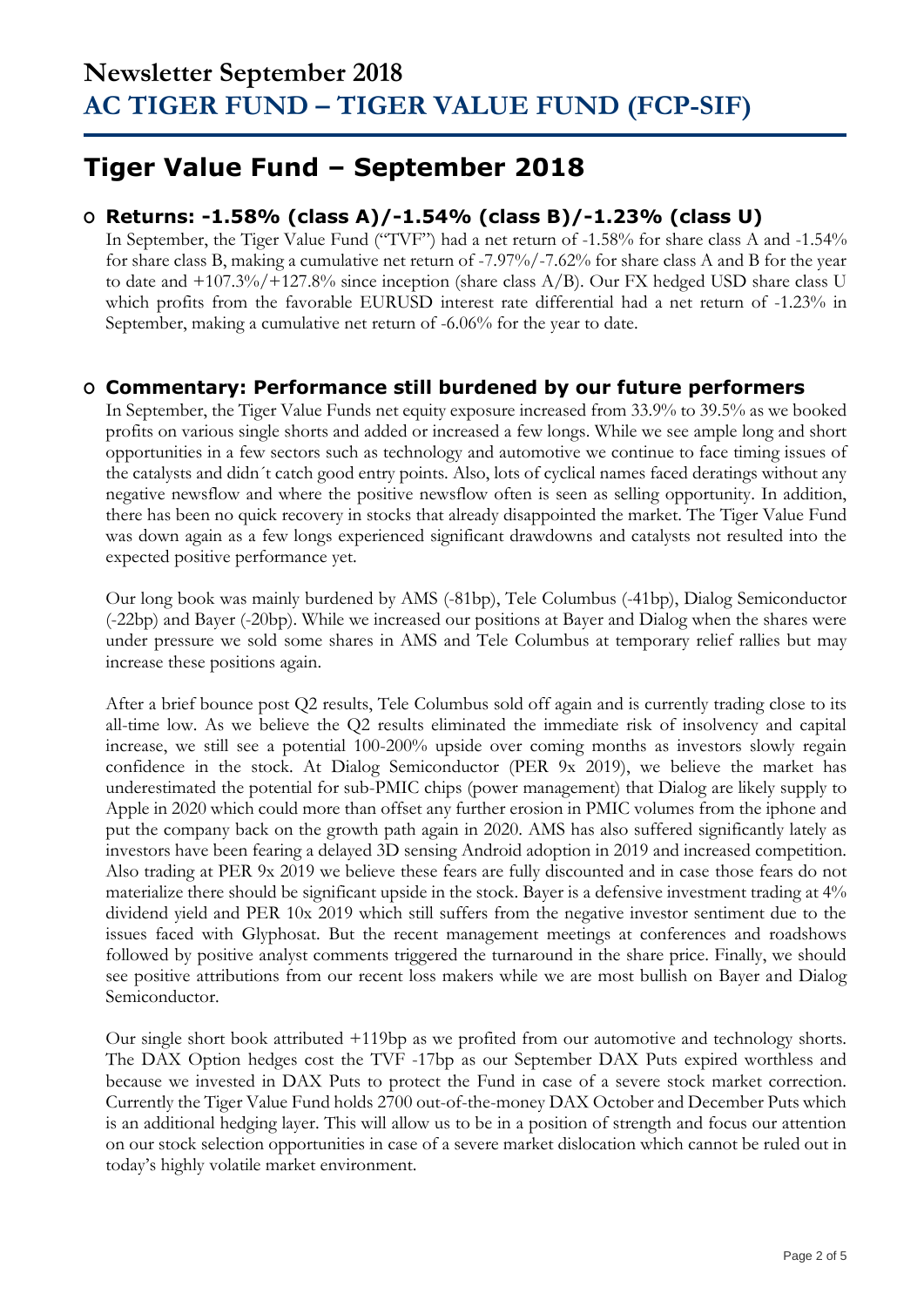### **O Outlook: Macro outlook becoming increasingly unstable**

While the European equity markets were more or less unchanged in September, they suffered a decline early in the month and DAX briefly traded below the critical 12,000 level. The DAX has found support at around the 12,000 level now multiple times in 2018 and given the increasingly unstable macroeconomic outlook it is likely that we will see a break of this level.

In September, the FED raised its benchmark FED funds rate another 25bp to 2.25% and will from today increase its QT from \$40bn to \$50bn further reducing liquidity. At the same time the ECB decided at its September meeting to reduce its QE from €30bn to €15bn and to completely halt its QE program by year end. As mentioned before we believe this will have a significant impact on financial markets. While many broad financial markets and especially the US equity markets have held up well this year, we have seen significant deterioration in many subsegments such as emerging markets, some cyclical sectors (autos, retail) and various bubbles that have started to deflate like Bitcoin, Social Media (Snap, Facebook, etc.) and also some online retailers (Zalando, etc.). We believe this is partly as a result of global liquidity being drained from financial markets particularly from the FED's actions.

In addition, the remaining liquidity seems to have mostly flowed into a few stocks or segments of the market such as the (F)AANG in the US or the medtech, luxury goods and fintech sectors in Europe which has driven the valuation of these stocks to previously unimaginable levels exemplified by the growth/value ratio discussed in this newsletter before.

We maintain our view that there is very poor risk/reward in being long the growth/value ratio and that the risk/reward massively favors value stocks on a mid-to long-term horizon. With each passing day we believe we are coming closer to an inflection point but we cannot comfortably say that we are there yet.

As before, we are selectively very excited about the opportunities on the long side today with immensely attractive asymmetrical risk/reward investments but as evident by this month's performance our biggest challenge today is to be patient and wait for the right catalysts to emerge. The short side remains difficult as many attractive shorts continue to be immune to the laws of gravity and fundamental valuation analysis. Nevertheless, as exemplified by the recent profit warning and severe decline in some European online retailers there are selective opportunities on the short side that have worked which makes us optimistic that the tide is slowly turning.

## *The Tiger Value Fund Desk, 1st October 2018*

**Matthias Rutsch Marc Schädler Peter Irblad**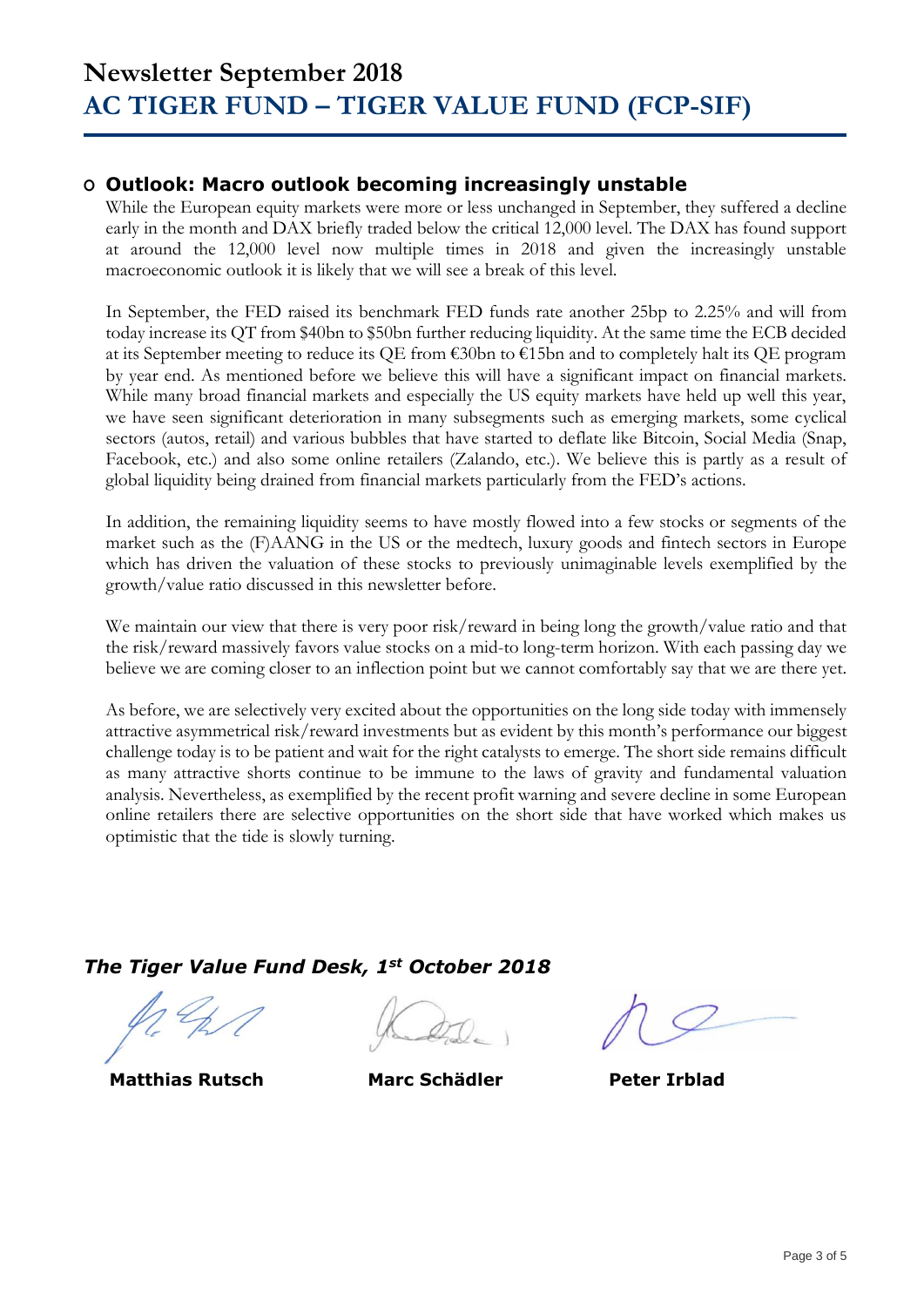## **Newsletter September 2018 AC TIGER FUND – TIGER VALUE FUND (FCP-SIF)**

#### **Objectives**

The objective is to identify undervalued companies with external catalysts and/or initiate pro-active measures to create shareholder value. The fund aims for a 5 year return of 10-15% p.a. with strong focus on capital preservation.

#### **Investment Strategy**

The Investment Advisor is a specialized fundamental European long/short equity investment manager. The investment philosophy is based on seeking out undervalued value creating companies where we see upcoming catalysts and/or value creation measures that could improve the intrinsic value of the company and drive shareholder returns. At the same time we seek to profit from identifying overvalued value destroying companies where the intrinsic value is continuously being eroded. For each position we perform a detailed analysis including a 360 degree research process and 10 point scoring system (further details are available in our DDQ of investor presentation). The managers foresee a direct dialog with the company as well as with other shareholders to support management to initiate value creating measures. Their partner network i.e. other shareholders, consultants, sector experts, media etc. will help to impact positive change.

The fund intends to engage in 20-40 long investments (excl. residual positions, options and fixed income) with a target net long exposure of around 20-50%. The geographic focus is likely to be Germany, Switzerland and Austria.

| <b>Fund Information</b>   |                             | <b>Fee Structure and Risk Management</b> |                        |
|---------------------------|-----------------------------|------------------------------------------|------------------------|
| Currency                  | EUR.                        | Admin/Custodian Fee                      | Up to 0.49%            |
| Legal Entity              | <b>FCP-SIF</b>              | Advisory (Mgmt) Fee                      |                        |
| <b>Fund Domicile</b>      | Luxembourg                  | Share Class A/U                          | 2.00%                  |
| <b>Fund Structure</b>     | Open-ended multi-class      | Share Class B                            | 1.50%                  |
|                           |                             | Share Class C/V**                        | 1.75%                  |
| Style mandate             | Long/Short and Active Value | Performance Fee                          |                        |
| <b>Investment Minimum</b> |                             | Share Class A/U                          | 20%                    |
| Share Class A/U           | € 125,000 / US-\$ 125,000   | Share Class B/C/V                        | 15%                    |
| Share Class B/C/V         | € 5,000,000                 | Hurdle Rate                              | None                   |
| Sub. Frequency            | Monthly                     | High Water Mark                          | <b>Yes</b>             |
| Red. Frequency            | Monthly                     | Eligible Investors                       | See Issue Document     |
| <b>Redemption Notice</b>  |                             | Leverage                                 | Maximum 200% of NAV    |
| Share Class A/U           | 5 business days*            | Fund Benchmark                           | CS HF Index L/S Equity |
| Share Class B             | 6 months                    |                                          |                        |
| Share Class C/V           | 1 month                     | Yearly Dividend                          | Share Class V          |

\*) The redemption notice has to be send to the Administrator five business days prior to month end (cut-off 5pm). Therefore the redemption term is monthly with a notice period of 5 days. Please see the offering document for further information. \*\*) max. 1.75%

Investors: Sales documents may not be forwarded to investors other than those who meet the 'experienced investor' requirements under the Law of 2007.

#### **Fund Advisor Details and Service Providers**

| <b>Management Company</b>     | Alceda Fund Management SA       |
|-------------------------------|---------------------------------|
| <b>Investment Advisor</b>     | Tiger Asset Management GmbH     |
| <b>Swiss Representative</b>   | <b>ACOLIN Fund Services AG</b>  |
| <b>Prime Broker/Custodian</b> | SEB AB / SEB SA                 |
| <b>Administrator</b>          | European Fund Administration SA |
| Auditor                       | PriceWaterhouseCoopers          |